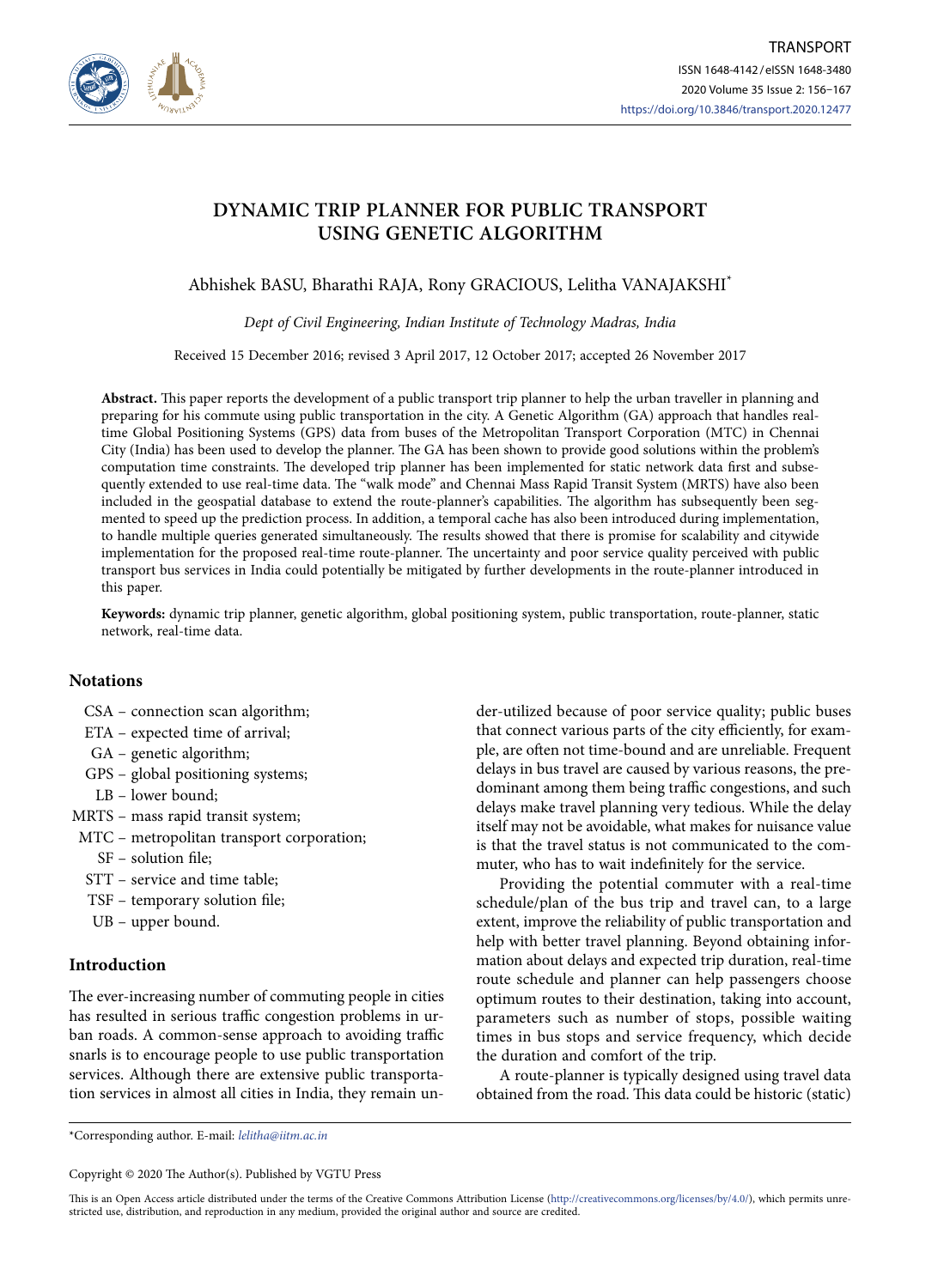or real-time. A static route-planner can assist the passenger in planning the trip in advance. A real-time routeplanner could help the passenger optimize a trip based on real-time updates; for example, unexpected changes in bus schedules and operation can be communicated in real-time, which can enable the commuter to make on-thespot alterations to the trip details. The best route-planner is one that combines both static and real-time operation.

Most earlier studies on route optimization of multimodal travel have treated route optimization as non-deterministic polynomial-time hard problems that are time consuming to solve using exact algorithms. To enable faster solution, Deng and Hu (2011) used GA for route optimization. The stochastic search techniques of GAs use natural selection and evolution to solve optimization problems (Hiu 1996; Zhao, Zeng 2006).

Real-time route-planners, though available for traffic conditions with lane discipline and homogeneity, are not pervasive for the public transit systems in countries like India. This is mainly due to the high level of uncertainty involved under such traffic conditions. The variability in such traffic conditions with heterogeneity and lack of lane discipline is much higher than the lane-following, homogeneous traffic. The route-planner developed in this study, takes into account the aforementioned inaccuracies and variability by applying suitable bounds to the input received from the prediction algorithm to ensure the solutions presented to the user are stable and do not change rapidly with time. Moreover, to ensure that solutions are produced within a short period of time, the algorithm of choice here is the GA (Kumar et al. 2010), which has proven its efficacy under similar conditions in other studies.

## **1. Methodology**

This real-time dynamic route-planner presented in this study provides alternatives that could help a passenger to seek the itinerary that requires the shortest time to travel from one node (origin) to the other (destination) within the network, under real-time conditions. The planner seeks to provide the solutions in the shortest possible time. Secondary objectives include a framework for scalability of the algorithm and ensuring that the solutions are reasonably stable to absorb the errors inherent in the prediction algorithm whose output the route-planner utilizes to provide the solutions. The assumptions of the model are:

- the bus capacity is considered to be infinite. This assumption is acceptable since the acceptable crowding level varies greatly among different passengers; while some passengers limit their choice to sparsely occupied buses, others might be willing to travel when the bus is occupied close to its capacity. This assumption is also convenient since currently bus crowding data is not available for most bus routes in the system considered;
- the current study assumes all passengers to be homogeneous and therefore value of time is considered to

be the same across all passengers. Moreover, passengers are trying to minimize time. The repercussions of this assumption are minimized by the design of the result display – by ensuring sufficient alternatives are presented to the user and it is the user's choice to select the alternative that satisfies the user's goals;

- the exact itinerary is not fixed "apriori" and it is assumed that the user is willing to change their itinerary if the solution presented during the initial query ceases to be optimal. The user's attractive set is governed by the solutions presented by the route-planner and the user's pre-defined preferences such as maximum number of transfers;
- in the static implementation of the route-planner, it is assumed that the buses arrive as per a schedule based on past data. For the real-time implementation of the route-planner, the assumption is that buses arrive randomly, and the estimated arrivals are based on predicted values at the time of query. In case the query is made before the particular run of the bus, then values used in the static implementation are used instead.

In GA, the search space comprises the space of all feasible solutions, each point in which represents a unique solution (Obitko 1998). The fitness of this point is defined according to the objectives of the problem. A string of elements (values) in a particular order, called the chromosome, represents each solution of the GA. The Chromosome representation used in this study is shown in Figure 1, where nodes 2, 12, 14 and 20 represent bus stops, and 51000, 54000, 56000 represent unique bus routes within the network. The elements themselves are called "genes" and the specific representation of the chromosomes is the "encoding". A "generation" of population is the set of chromosomes generated during a single iteration of GA. The application of genetic operators such as "selection", "crossover" and "mutation" on successive generations of population, enhances the fitness of individual solutions.

GA has been used sporadically in bus network optimization problems. Borole et al. (2013), for example, developed route-planners using  $K$ -shortest path algorithm with GPS data, to obtain multi-criterion shortest path. Nanayakkara et al. (2007) developed GA-based route-planners for large urban street networks in Singapore. In their work, chromosome encoding with each gene represented a node ID. Abbaspour and Samadzadegan (2011) described the use of GA-based multimodal path computation in time-dependent personal tour planning and scheduling. This study developed a non-binary chromosome encoding scheme with alternate genes representing node and mode. Chen et al. (1999) also reported the development of multimodal route-planner using offline data. Jariyasunant

|  |  |  | 2 51000 12 54000 14 56000 20 |  |  |  |  |
|--|--|--|------------------------------|--|--|--|--|
|--|--|--|------------------------------|--|--|--|--|

Figure 1. Chromosome representation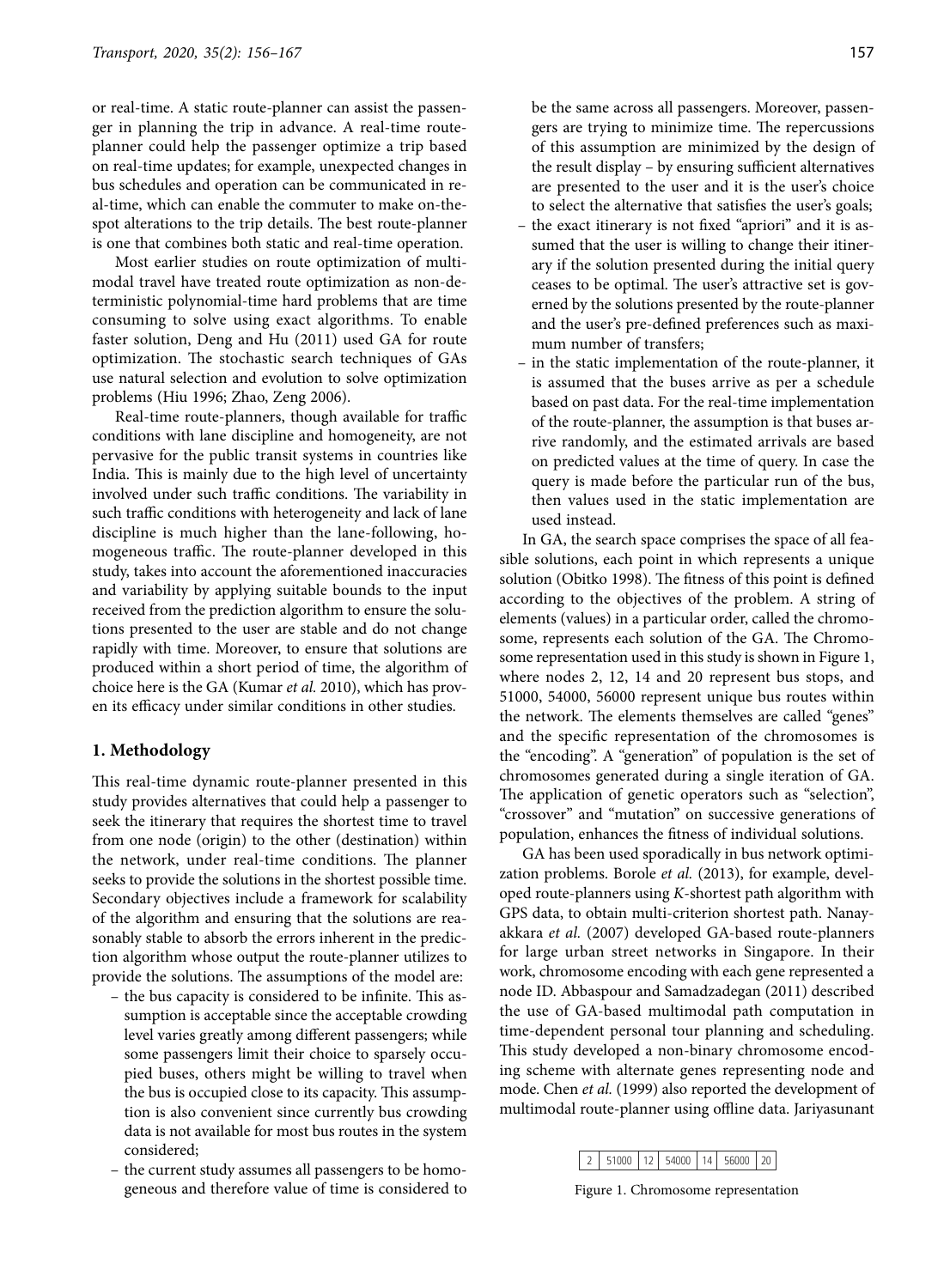et al. (2011) showed that pre-computing paths expedites generation of solution.

The suitability of GA in time-constraint shortest path problems indicates that they can be used for bus-based route-planning using dynamic bus GPS data. GA could solve the problem by encoding the chromosome in a suitable scheme. Effective storing and retrieval can enable rapid, real-time solutions. In our work, a GA-based travel time prediction algorithm developed in-house (Vanajakshi et al. 2009) has been used for developing the routeplanner, as described in the following sections.

In this work, each step of the GA was modified to meet the computational requirements of route-planning. In the chromosome encoding scheme used, alternate genes represented bus stops and bus routes wherein, odd genes were bus stops and even genes were the route ID of the bus. The algorithm was first initialized for population and then evaluated and ranked according to cost value. The genetic operators were then applied on successive generations of solutions after which, infeasible chromosomes were repaired. This was followed by evaluation and ranking. The second step was repeated until the fixed limit on the number of generations was reached. The pseudo-code for the algorithm is shown below:

Initialize the population Evaluate and rank initial population Repeat Perform competitive selection Apply genetic operators on selected solutions from population Repair infeasible solutions Evaluate and rank the solutions in this generation Until convergence criteria is satisfied

During initialization, the chromosome was first constructed starting at the source node. The node adjacent to the source and the corresponding mode of travel were then randomly chosen, this step being repeated with the chosen node, until the destination node was reached. The number of intermediate nodes determined the length of a chromosome; hence, the chromosomal length was directly related to the number of transfers allowed by the user. When a particular node was reached, it was added to a scan list that tracked all the nodes already visited, to avoid repetitions and cycles. It was possible during initialization that a solution did not reach the destination, for example, when a node had no outwardly directed arc, or if all nodes adjacent to the current node were already in the scan list. A counter that counted the number of attempts to select an adjacent node was maintained and when it exceeded the limit, the partial solution was discarded. A pre-defined limit was necessary because GA is probabilistic and independent of the node chosen. The process was repeated multiple times until the predefined population size is reached. The pseudo-code for the initialization step is shown here:

```
Scan = {scanned nodes}Repeat
Start at O - Origin and pick up an adjacent node randomly (say i)
Repeat
    Add this node to Scan
    Repeat
        Counter = 0Pick up an adjacent node randomly (say i)
        Counter = Counter + 1Until a node is picked or Counter limit is reached
Until node D - Destination is reached
Until predefined population size is reached
Evaluate and rank initial population
```
The computation time was related to population size – low population size was associated with lower computation time. However, in such cases, the diversity in solution set was also low, which could lead to convergence to local minima. If the population size were high, however, the computation duration was longer, but the diversity of the solution was higher, resulting in higher probability of the existence of the global minimum.

The cost associated with each chromosome was then computed and the validity examined according to the schedule data. Cost function was taken as the duration of the trip, which is the sum of travel and waiting times. Since the study involved cost minimization, the fitness function was inversely related to cost function (Goldberg 1989). There was high cost penalty if a solution was invalid and this made the solution infeasible.

The initialization step was followed by the mating step, in which, the genetic operators (crossover, selection and mutation) were applied on successive generations of the population until the termination criterion was fulfilled. In GA, individuals with higher fitness values in the population were selected. The selection operator allowed only the fittest individual chromosomes to be taken forward to the next mating pool, and by this, the population limit on chromosomes was ensured. Hence, for selection operation, the solutions were ordered according to their cost and only those solutions with low cost function values ("fit" solutions) were carried forward to the next generation. Common genes in two parent chromosomes were detected by the crossover operator, parts of which were then swapped to produce two new daughter chromosomes. The first step of the crossover mechanism chose two parent chromosomes; in this work, the choice was random. Whether or not crossover happened during a particular iteration was decided by the crossover probability  $P_c$ . For this, nodes or potential sites for crossover in the parent chromosomes were first identified. In the presence of multiple nodes, one of them was randomly chosen. This was followed by crossover, during which two new daughter chromosomes were generated. The post-processing procedure removed cycles after this process. Figure 2 shows an example of the crossover operation.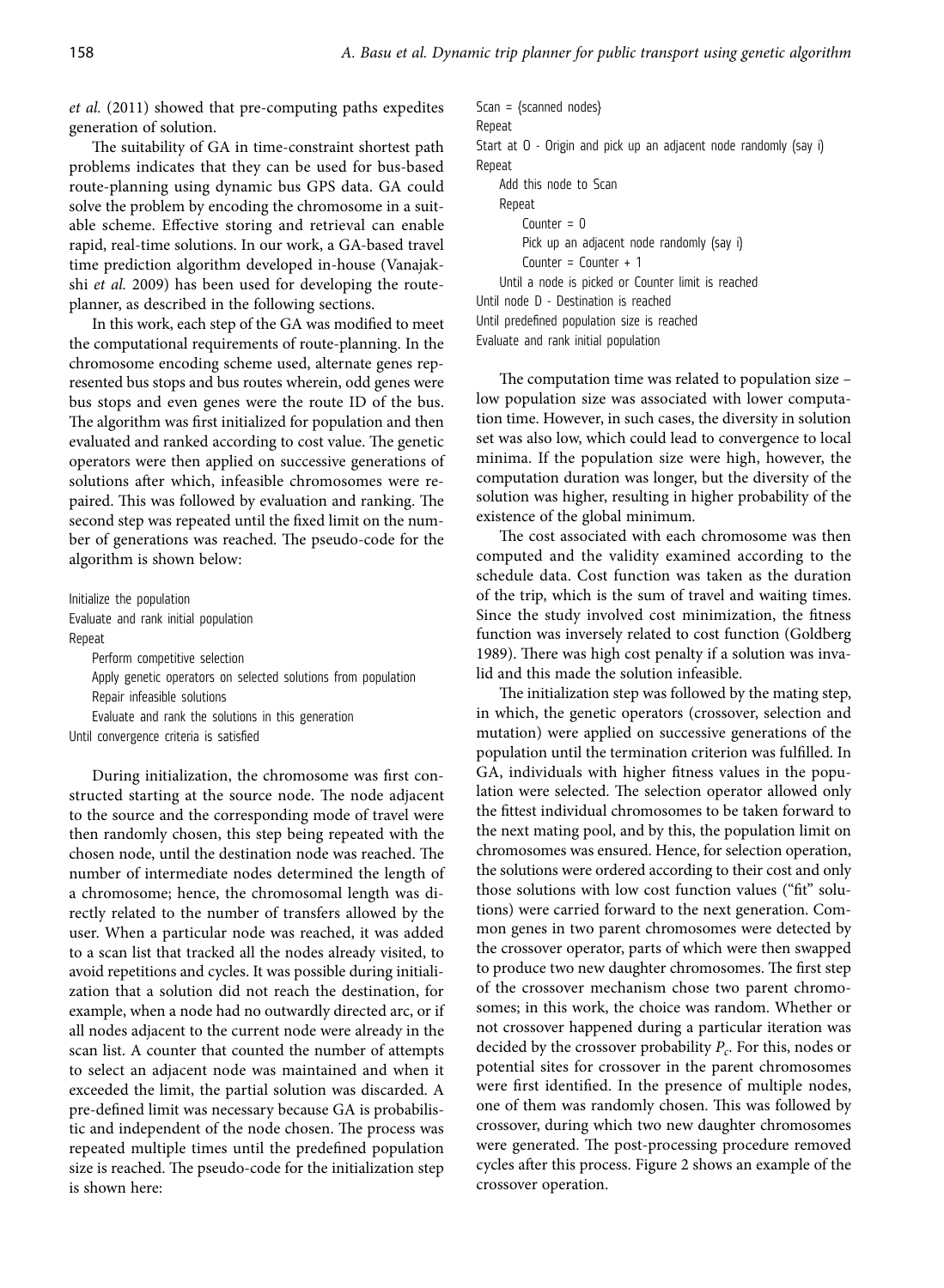

Figure 2. A single point crossover operation (at node 8)

The pseudo-code for the mating step (crossover and selection operators) is shown here:

```
Generate a random number in (0,1)
```
If random number generated < Pc

Halt and pass on the same population to next generation Else

Select two chromosomes randomly from {Chromosome-set} Parents = randomly chosen chromosomes  $N =$  similar odd genes (potential sites for crossover)

 $Case: N = 0$ 

Halt

Case:  $N > 1$ 

Select particular site for crossover among potential sites (randomly)

Go to  $N = 1$  case with chosen site

Case:  $N = 1$ Perform crossover at chosen site to produce offspring chromosome

Evaluate offspring chromosome and add them to population Rank the population {Chromosome-set} $_{i+1}$ 

Elitism Strategy: Retain only the fittest chromosomes in the set

Mutation refers to the random change in the chromosome in an effort to prevent convergence of the solution to a local minimum. In this study, mutation operation has been applied as follows: a randomly chosen odd gene (except the first and last gene) is changed and is assigned a new random value. Since this solution is not valid in its present state, a new path connecting the origin to the destination through the randomly chosen gene is then computed and duplicate nodes are removed (the repair process). This was followed by computation of the cost associated with the chromosomes generated after the mating step and rejection of infeasible solutions. The parameter governing the mutation operation is denoted by mutation probability  $P_m$ . Figure 3 shows an example of the mutation followed by repair operation.



Figure 3. A mutation (node 14) followed by repair operation (remove duplicate node 12)

The pseudo-code for the mating step (mutation) is shown below:

Generate a random number in (0,1)

If random number generated < Pm

Halt and pass on the same population to next generation

Else

Select a chromosome randomly from {Chromosome-set}; Swap a set of odd genes (barring first and last gene) Repair the chromosome Evaluate the chromosome Add the chromosome to the population set Rank the population {Chromosome-set} $_{i+1}$ 

# **2. Algorithm implementation**

Python was used in this work to implement the GAbased framework. The parameters were chosen based on user preferences obtained through a survey conducted in Chennai City (India). GPS data from buses operated by MTC, Chennai were used for computation. Each log (or record) included a timestamp and the corresponding longitude and latitude of the bus.

The imposed constraints were divided into two broad categories: hard constraints and soft constraints. Hard constraints used during computation of results, was again of two types: network constraint and maximum number of transfers in a particular solution. The former meant that buses were constrained to fixed routes and not allowed deviations. The bus network was represented by a directed graph comprising links to a particular bus route ID. The onward and return directions along the same bus route were taken into consideration and the directions within the same bus route were assigned different IDs. The second hard constraint of maximum number of transfers in a particular solution was chosen in order to eliminate too many solutions, thereby limiting the computational time involved.

Soft constraints, imposed after computation of results, were used to filter the solutions in order to obtain the best and most relevant solutions. Soft constraints included maximum number of transfers allowed by the user, maximum walking distance and maximum travel duration that the user preferred. These constraints enable user-specific planning solutions.

A temporal geospatial STT database was used to store network and schedule data for the algorithm. The data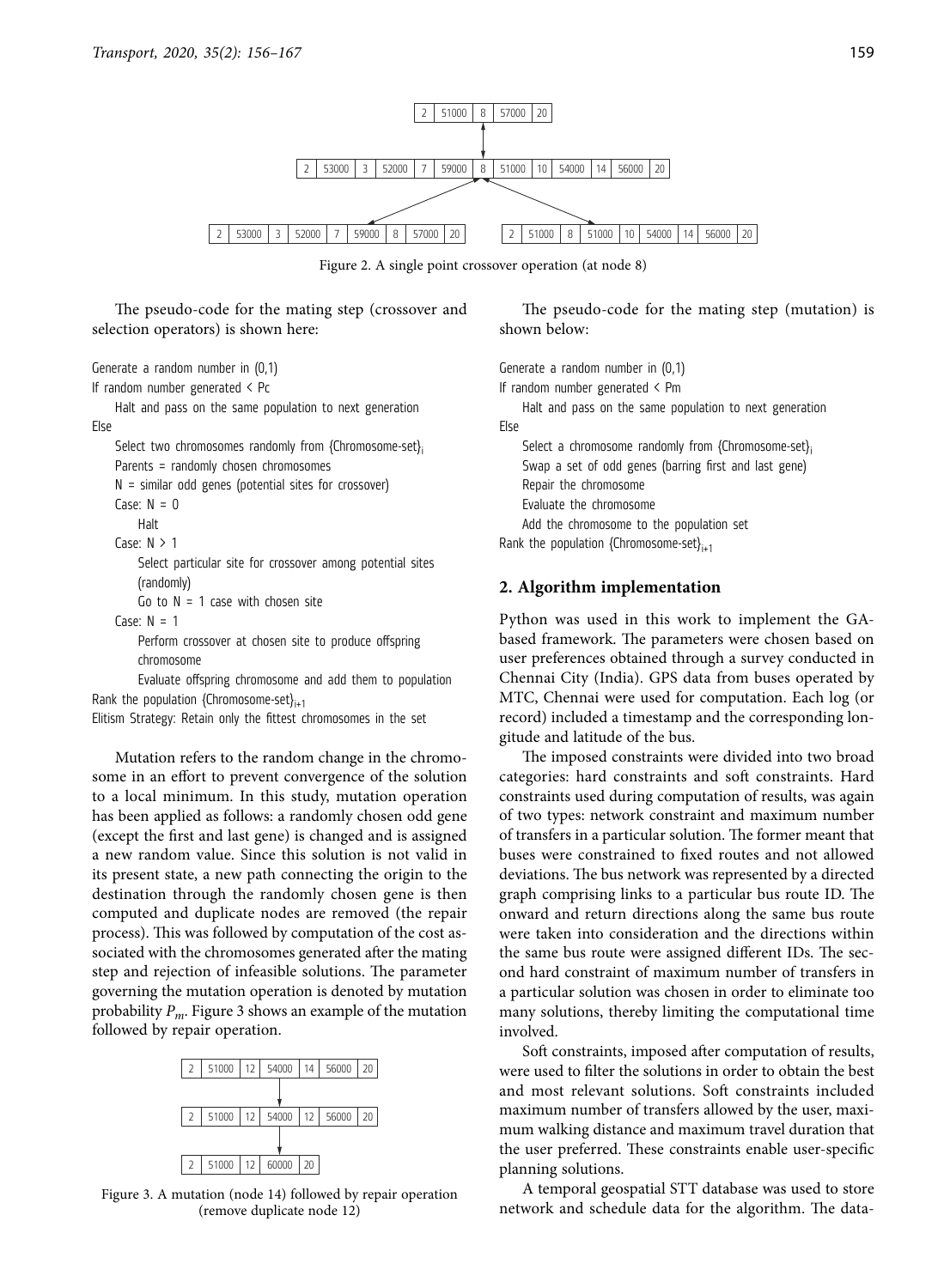base had two components: the network structure data and temporal data for bus routes. The former was stored as a modified adjacency matrix containing information on nodes adjacent to a given node, and arcs representing the various bus routes. The temporal data for the bus routes consisted of GPS data obtained from the buses and corresponding predictions. The departure time from each bus stop was found and this was stored in the database as independent trip files for each bus route.

# **3. Evaluation of algorithm on a static network**

Static networks provide invariant, pre-determined and historic temporal information for computation. The input data provided by static network was observed schedule of buses. Bus routes with IDs 5A, 5B, 5E, 21D, 21L, 23C and 154 were chosen for this study. A schematic of the network is presented in Appendix. The GA parameters were tuned as follows: chromosome length limit of 9 and predefined population limit of 10 were chosen for the initialization step. Crossover probability value  $P_c$  was chosen as 0.8, mutation probability value  $P_m$  as 0.01 and the total number of generations (including the initialization step) was chosen as 10 for the mating step. The parameter values used in this study are representative values, that have been finetuned empirically based on the network data available. In the application of the route-planner framework to a larger network, the ideal GA parameter values would vary with time since the network itself is dynamic in nature – depending on the time of the day, there could be several or few links/arcs present within the network, thereby changing the sparsity and requiring a similar change in the GA parameters as well. The authors suggest to optimize and store GA parameter values after the complete network information is available based on time period of the day. The focus in the study was on selecting representative GA values that would allow us to study the ever-growing dynamic network and focus on producing solutions within time constraints.

Ten iterations of genetic operator application were carried out for each generation. A sample solution for a query where origin was set as "Broadway", destination as "ESI Hospital" and time of travel as 10:30 am is shown in Figure 4. There were four solutions for the above query, and each solution specifies the bus routes to be taken and the bus transfer stations. For each solution, the total duration of trip in seconds, called cost value is also shown and the solutions are presented in ascending order of cost value.

#### **Computation time measurement under static condition**

One hundred nodes were chosen randomly from within the network in order to measure the computation time to arrive at solutions for a generic query. Start time of a trip was arbitrarily chosen and all feasible solutions between these nodes were computed at this time. The time taken for each iteration was recorded and the time to compute each solution is shown in Figure 5.

| Solution #1<br>Bus Stop >>> Broadway<br>Take Bus $\gg$ 211<br>Bus Stop >>> Madhya Kailash/CLRI<br>Take Bus >>> 5E<br>Bus Stop >>> ESI Hospital<br>Cost Function Value is 4500                                             |
|---------------------------------------------------------------------------------------------------------------------------------------------------------------------------------------------------------------------------|
| Solution #2<br>Bus Stop >>> Broadway<br>Take Bus $\gg$ 211<br>Bus Stop >>> Santhome Church<br>Take Bus >>> 21D<br>Bus Stop >>> Vannandurai<br>Take Bus >>> 5E<br>Bus Stop >>> ESI Hospital<br>Cost Function Value is 5891 |
| Solution #3<br>Bus Stop >>> Broadway<br>Take Bus >>> 21D<br>Bus Stop >>> Ashtalakshmi Koil/Velankanni Koil/Besant Nagar Church<br>Take Bus >>> 5E<br>Bus Stop >>> ESI Hospital<br>Cost Function Value is 5940             |
| Solution #4<br>Bus Stop >>> Broadway<br>Take Bus >>>> 21D<br>Bus Stop >>> Vannandurai<br>Take Bus >>> 5E<br>Bus Stop >>> ESI Hospital<br>Cost Function Value is 5940                                                      |

Figure 4. Program output for sample query: static case



Figure 5. Time taken per iteration: static testing

The GA framework produces acceptable solutions. Although the mean time to produce solutions is high, the algorithm is robust. This paves way for the discussion in the subsequent sections where real-time data is used with the identified GA parameters from the static case. A total of 561 valid iterations were recorded. The average time taken to compute a particular solution was found to be 1.97 s, the standard deviation was 0.28 s. The limit on the number of generations was used as the termination criterion because the network chosen was sparse. As observed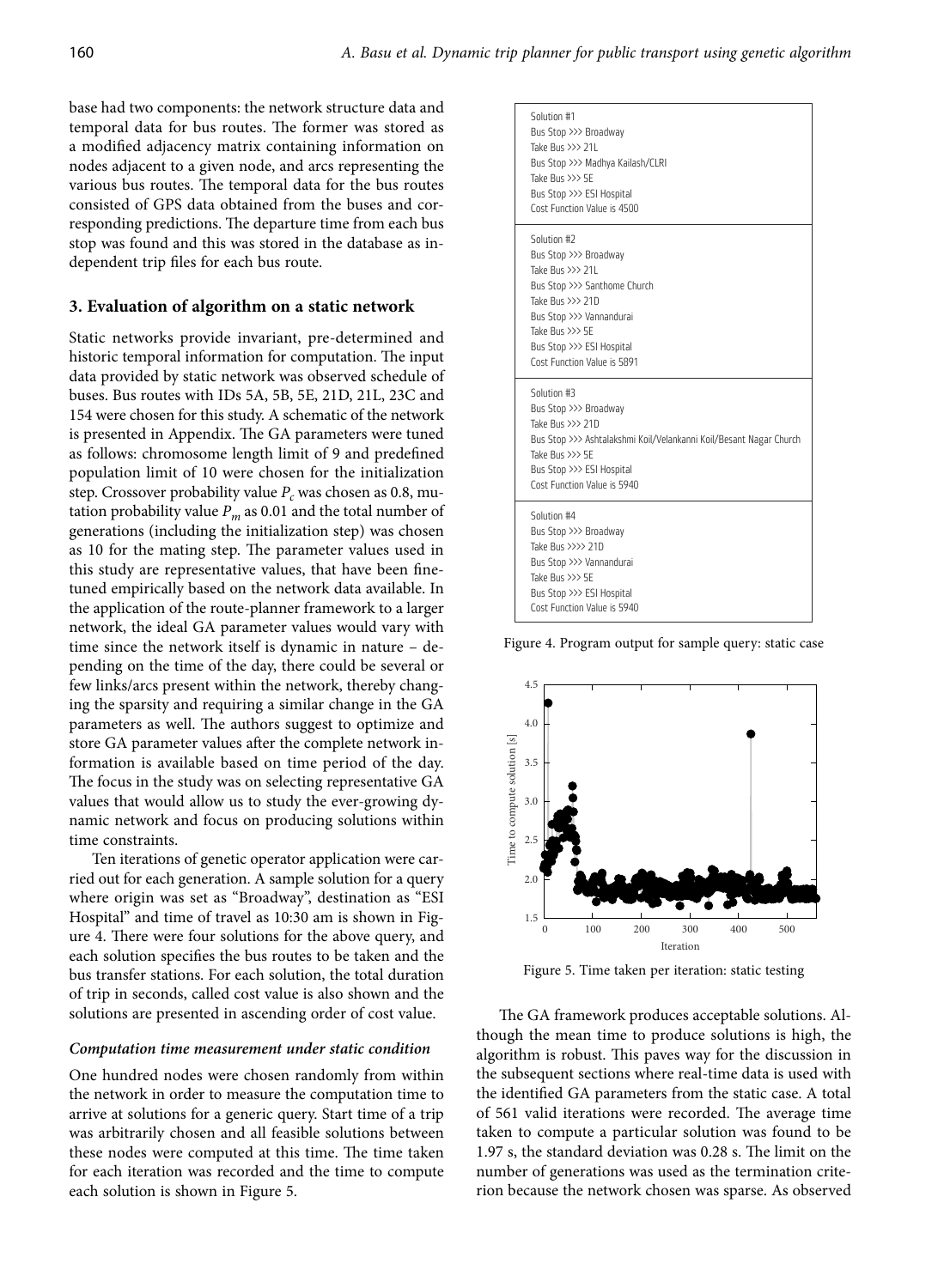from the iteration time scatter plot, barring a few cases, the GA was able to produce solutions in most cases within a short period of time. In practice, this hints at capping the maximum time for generating results to a query since this covers the solution generation for most cases. As part of the study, the cap on maximum time was enforced indirectly, by maintaining a cap on the number of generations.

#### **4. Real-time implementation**

To provide relevant information, the route-planner needs to work with real-time bus data because traffic networks are dynamic in nature and static data based information may not be sufficient to provide the ideal itineraries in real-time. The distinction of this from static planner is that ETAs of buses obtained from real-time data are utilized to optimize the user's itinerary in the real-time implementation of the planner. Therefore, in this work, the algorithm was integrated with the real-time data available for a subset of buses in 16 routes: 5A, 5B, 5E, 7B, 19B, 21L, 221H, 23C, 47A, G18, M119A, M14, M7A, M7, M70 and 154. Schematic of the network is presented in Appendix. A prediction algorithm generated the ETAs at the various bus stops along the bus route using raw data from buses. A separate file, called the ETA file was generated for each bus in a route and for specific bus stop. Predictions were made at small intervals of time until as specific bus stop was reached, after which, the prediction process was stopped.

Although this study focused on developing a routeplanner for bus routes, in order to extend the route-planner's capabilities, walk mode and Chennai MRTS, which is an elevated railway line system; were also included in the geospatial database. The two-way MRTS stretch between "Velacherry" and "Chennai Beach" were included as a separate mode. A distance calculation using the GPS coordinates was proposed for the walk mode. A connector was defined as the shortest link between a bus stop and the nearest MRTS station, which would be traversed by walk. The ticket purchase time at the MRTS station was also included as a fixed time period. The parameters for the GA in real-time planning were the same as those used in the static planner.

# **4.1. Computation time measurement under real-time condition**

A hundred nodes were chosen at random from within the network in order to obtain the computation time needed to generate solutions for a generic query, and all feasible solutions between the nodes were computed using a trip start time chosen arbitrarily. The time taken for all iterations was noted. The time taken to compute each solution is shown in Figure 6. Forty valid iterations were produced. The average time taken to compute a solution was 2.29 s, the standard deviation was 0.58 s.

#### **4.2. Segmentation**

In order to narrow down the search space during realtime query, the base algorithm was segmented to further reduce the time required to compute solutions. For this, network solutions pre-generated for all feasible node pairs were stored in SFs and could be retrieved during real-time query. Thus, the algorithm could skip the initialization steps and proceed to the mating step to apply genetic operators on the retrieved solutions. Two modules – "archiver" and "retriever"– were used to perform the segmentation. The "archiver" calculated solutions for the entire network and stored them in a database, while the "retriever" retrieves data from the database as input during a query. Figure 7 shows a schematic summarizing the working of the route-planner.

As can be observed from the schematic diagram, the mating step is now operated in isolation, instead of as part of the complete GA algorithm, which is the effect of segmentation of the algorithm. The input to the mating step is usually from the initialization step. In this, the segmentation step enables the route-planner to go directly to the mating step forgoing the necessity to initialize a population. Although the initialization step requires only a small fraction of the total time, it could sometimes fail to yield a solution, due to the fact that GA is a probabilistic tech-



Figure 6. Time taken per iteration: real-time testing



Figure 7. Schematic diagram of the route-planner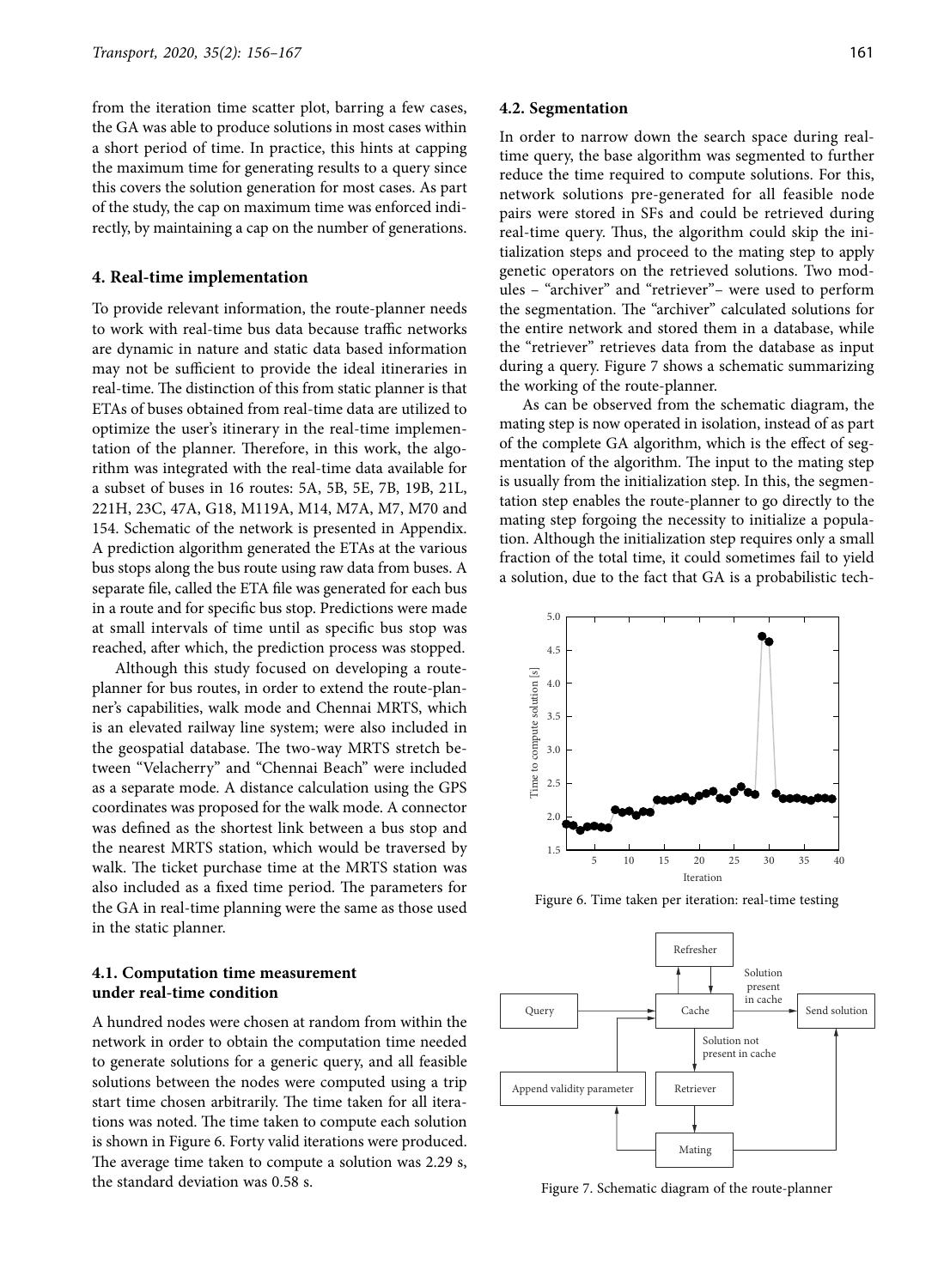nique. Without segmentation, the common way to resolve this would be to run the initialization for multiple iterations until suitable candidate solutions are available for the next steps. However, with segmentation, it is ensured that suitable candidate solutions are available for all runs of the algorithm.

To summarize, in segmented algorithm, solutions of the network problem were generated and stored, to be retrieved when a query was made to seed the GA. After retrieving the stored solutions, they are assigned a cost value based on the real-time data available at the time of query.

### **4.3. Computing time in segmented algorithm**

A hundred nodes were chosen from the network and base algorithm was evaluated under real-time conditions. All feasible solutions between these nodes at the same time instance were obtained as explained before. The time duration of each iteration was recorded and the time of computation of each solution is shown in Figure 8.

Forty valid iterations were produced as before. However, for segmented algorithm, the average time taken to compute a single solution was 0.12 s, the standard deviation was 0.003 s. Thus, segmentation produced approximately 95% faster results than the base algorithm.

#### **4.4. Handling multiple queries in real-time**

Delays can be caused by simultaneous generation of multiple requests to the route-planner. Computing time in such cases can be optimized by maintaining a cache, a repository-of-sorts, to store recent queries. In this work, results of earlier queries were stored in a TSF database and assigned a validity parameter to indicate the duration of validity of the SF. At every fresh query, the TSF was checked for similar (same destination and origin) queries in the queue. To evaluate the performance, three queries were sent to the route-planner, with similar first and last queries, while the intermediate query was for a different origin and destination. Due to the cache, solution to the repeated query (query 3) was generated 99% faster than when there was no cache. Thus, the use of cache improves the efficiency of real-time field implementation.

### **4.5. Need for error correction**

Consider the following scenario: a query was generated at 11:48 am for a trip required at 12:15 pm between "Karapakkam" bus stop (origin) and "Chennai Beach" MRTS station (destination). The solution obtained using this program, as shown in Figure 9 (program output) and Figure 10 (map depiction), had both bus and MRTS modes and required a transfer.

The map (Figure 10) shows the transfer points for the sample case. Here, a passenger arrived via bus 19B at the bus stop (marked red) and walks over (blue) to the MRTS station (marked green).

In the next step, multiple queries were generated at the following times:

- about thirty minutes before journey;
- ten minutes before the start time of the journey, as estimated from the first step;
- after the journey started;
- ten minutes before ETA at the destination "Madhya Kailash" bus stop;
- the actual time of arrival.



Figure 8. Time taken per iteration: segmented algorithm testing

| Solution #1                                             |
|---------------------------------------------------------|
| Bus Stop >>> Karapakkam                                 |
| Take Bus >>> 19B-Towards-saidapet                       |
| Bus Stop >>> Madhya Kailash                             |
| Walk >>> Madhya Kailash to Kasturbai Nagar MRTS Station |
| MRTS >>> Kasurbai Nagar MRTS Station                    |
| Take Train >>> Towards Chennai Beach Station            |
| MRTS >>> Chennai Beach Station                          |
|                                                         |

Figure 9. Program output for sample query: real-time case



Figure 10. A map denoting the transfer points for a sample query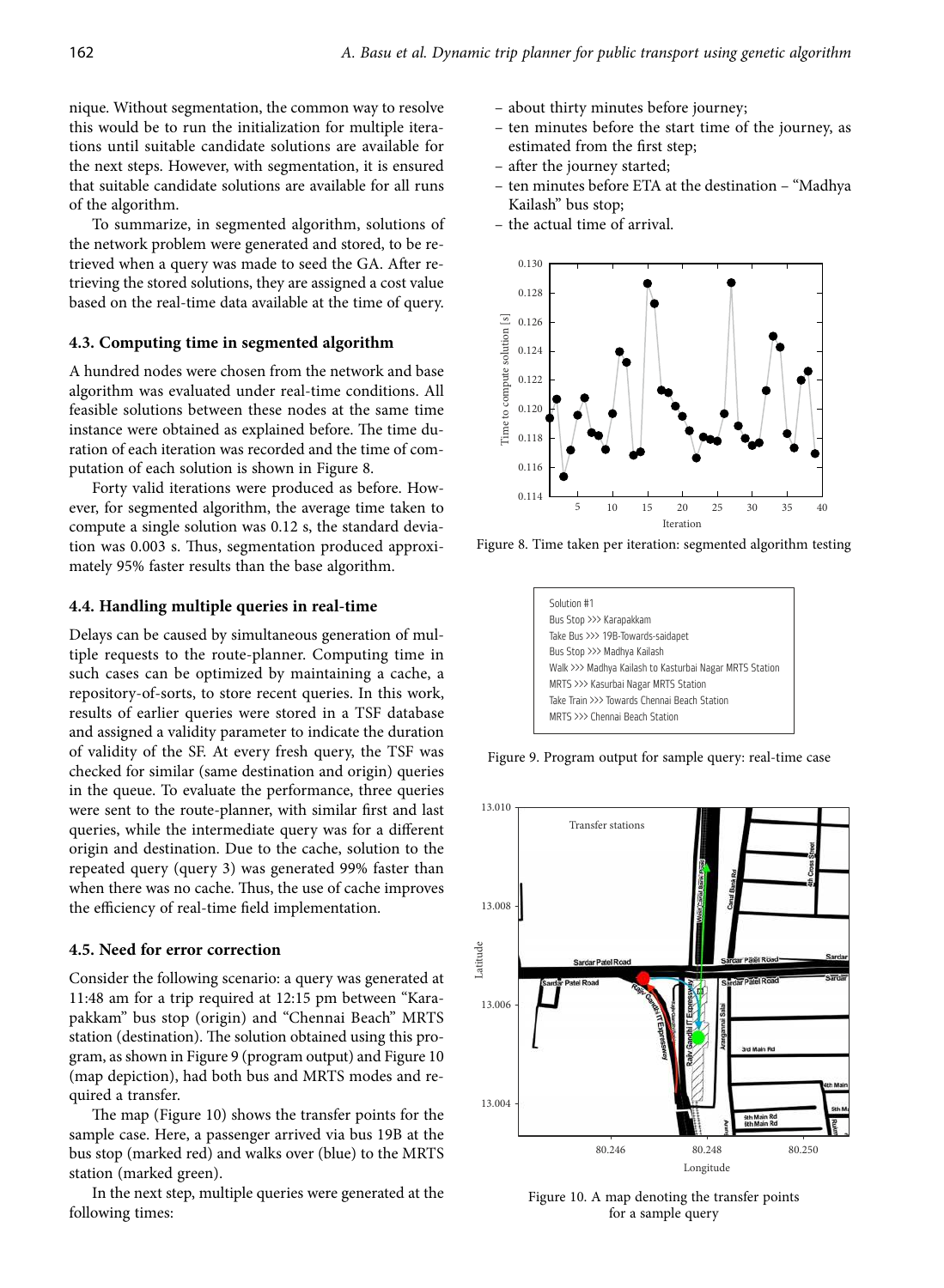| Scenario |               | Bus stops  |                | Walk and    | Boarding: MRTS  | Cost          |      |
|----------|---------------|------------|----------------|-------------|-----------------|---------------|------|
|          | Time of query | Karapakkam | Madhva Kailash | ticket time | Kasturbai Nagar | Chennai Beach |      |
|          | 11:48         | 12:17      | 12:39          | 12:48       | 12:51           | 13:20         | 3747 |
|          | 12:09         | 12:19      | 12:46          | 12:53       | 13:11           | 13:40         | 4860 |
|          | 12:30         | n/a        | 12:42          | 12:51       | 13:11           | 13:40         | 4843 |
| 4        | 12:32         | n/a        | 12:40          | 12:49       | 12:51           | 13:20         | 3643 |
|          | actual data   | 12:19      | 12:43          | 12:52       | 13:11           | 13:40         | 4843 |

Table 1. ETAs at various times of query and the associated cost

Table 1 lists the ETAs at the above times of query and the corresponding cost function value. There was significant variation in the cost value beyond the Scenario 3 (after start of journey), which implies that the user would get different values for the journey duration after the journey starts. The high variation in cost function is an unfavourable attribute for the route-planner because of the possibility of changes to the chosen solution after journey starts, due to a missed transfer.

The route-planner utilizes the output of a prediction algorithm (exogenous and not covered in the present study). This prediction algorithm uses GPS feed to generate ETA. These predicted ETAs are then used within the route-planner framework to generate candidate solutions. However, due to inconsistent GPS feed and inherent errors in predictions, these ETAs can have errors and these were primarily found to depend on the time of the day, the location and the time of query. A good route-planner should not significantly alter the solution and its cost function value during the journey, to avoid inconvenience to the commuter. It is therefore necessary to minimize the error effects in our route-planner. The errors in predicted values should be captured within the route-planner so that buffers are provided around the predicted time. Hence, these errors were observed over an extended period of time and analysed to find the bounds on the predicted values in order to generate conservative solutions within the route-planner. These bounds, to an extent, help to generate solutions that do not change rapidly over time. This is discussed in the subsequent sections.

#### **4.6. Integration of an error function**

When a user generates a query, the algorithm uses predicted travel time data available at that instant. Prediction errors in the predicted travel time may, in extreme cases, even invalidate the solution generated by the route-planner. The errors largely depend on the bus stop, time of day and bus route and must be accounted for during routeplanning. We have categorized the error into two groups, depending on the time of the day and the time to reach the bus stop and the mean value of errors were calculated for each category. When there was a positive error, the bus arrives earlier than predicted and in the case of negative error – later. The bus route 19B and "Madhya Kailash" bus stop were selected to calculate the error function, and the results are shown in Figure 11.

The error function constructed, took into account the bus stop ID, the bus route ID, time of day, and the time of query. Given  $t_{ai}$  as the ETA at time  $t_i$ ,  $t_{ai}$  is the actual/ observed time of arrival at the bus stop. To buffer the ETA, error limits were imposed:

$$
t_{ai} - \varepsilon^+ \le t_a \le t_{ai} + \varepsilon^-, \tag{1}
$$

where:  $t_{ai}$  represents ETA at time  $t_i$ ;  $t_a$  represents actual/ observed time of arrival at the bus stop;  $\varepsilon^+$  represents was taken as the magnitude of mean positive error;  $\varepsilon$ <sup>-</sup> that of the mean negative error.

Since  $t_a$  was not known at the time of prediction, it was difficult to choose the error value. Hence, the values of  $(t_{ai} - t_i)$  from historical error data were used. Bounds were placed on the predicted data, to ensure that the final solution set contained individual valid solutions with high probability. This also ensured that the solution or the cost function value did not fluctuate, an upper limit value of total time of the journey was obtained – leading to generation of conservative solutions.

The sample real-time query described in the earlier subsection was explored again, with bounds on the ETAs, using the error function. Table 2 shows the bounds on the ETAs. The cost function value against scenario plot (with and without the error function) is shown in Figure 12. The cost function value did not fluctuate after the trip commenced due to inclusions of bounds. Hence, the error function was useful to reduce fluctuations in the solution.



Figure 11. Mean error values v/s actual time for the bus to reach stop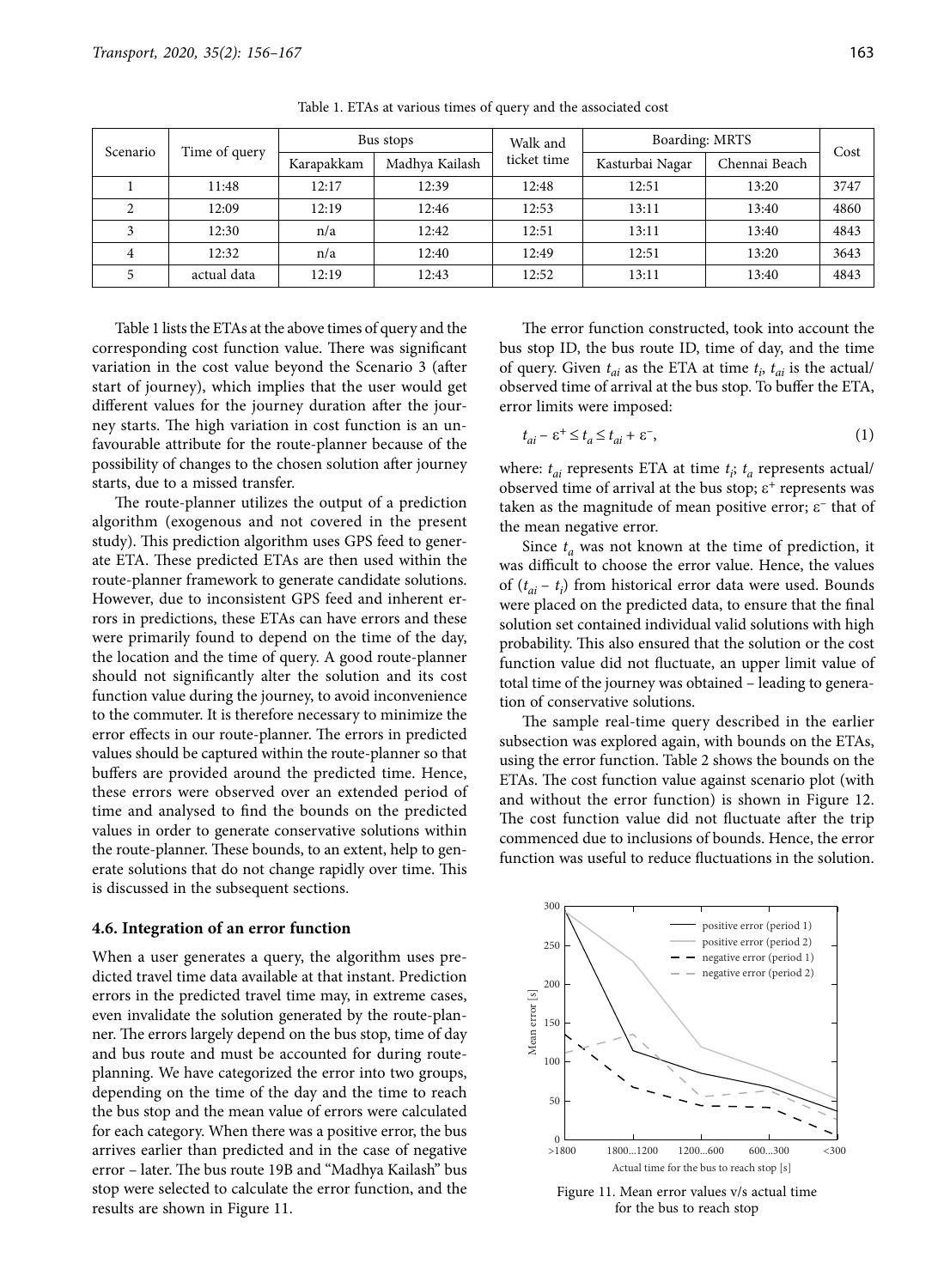|                | Time of query | Bus stops |            |                |       | Boarding: MRTS          |                 |               |      |
|----------------|---------------|-----------|------------|----------------|-------|-------------------------|-----------------|---------------|------|
| Scenario       |               |           | Karapakkam | Madhya Kailash |       | Walk and<br>ticket time |                 | Chennai Beach | Cost |
|                |               | LΒ        | UB         | LB             | UB    |                         | Kasturbai Nagar |               |      |
|                | 11:48         | 12:14     | 12:19      | 12:38          | 12:45 | 12:54                   | 13:11           | 13:40         | 5104 |
| $\mathfrak{D}$ | 12:09         | 12:17     | 12:21      | 12:41          | 12:48 | 12:57                   | 13:11           | 13:40         | 5430 |
| 3              | 12:30         | n/a       | n/a        | 12:38          | 12:44 | 12:53                   | 13:11           | 13:40         | 5104 |
| 4              | 12:32         | n/a       | n/a        | 12:36          | 12:43 | 12:52                   | 13:11           | 13:40         | 5104 |
|                | actual        |           | 12:19      |                | 12:43 | 12:52                   | 13:11           | 13:40         | 5104 |

Table 2. Bounds on ETAs: real-time sample query



Figure 12. Cost function value against scenario with and without the error function

# **Conclusions**

The present study developed a route-planner that can operate with both static data and real-time data from the road, with bus mode of travel being the primary focus. Bus routes of the MTC, Chennai, India were taken as a case study. The route-planner used GA framework on a set of bus routes to test its performance first on a static network, and was later extended to real-time predictions. Real-time prediction values were associated with inherent errors that sometimes led to erroneous solution dispensed to the user during the journey. To resolve this issue, an error function was created and was shown to be effective in providing reliable data to the traveller. Therefore, two key features of the route-planner presented as a part of this study are its ability to generate reasonable results in a relatively short period of time, as exemplified by the cases discussed in the paper, and the ability of the errorfunction incorporated in the planner to trim the solution set by getting rid of solutions with high uncertainty (due to high probability of missing transfers).

In order to extend the route-planner's capabilities, walk mode and the Chennai MRTS were also included in the geospatial database and this showed that this framework could potentially be integrated with other modes of public transport. The algorithm was subsequently segmented to speed up prediction process. In addition, a temporal cache was also introduced during implementation, to handle multiple queries generated simultaneously. Overall, it was seen that there is great promise for scalability and citywide implementation for the real-time route-planner developed in this study. The uncertainty and poor service quality perceived with public transport bus services in India could be mitigated by further developments in the route-planner introduced in this paper.

# **Acknowledgements**

The authors acknowledge the support for this study as a part of the sub-project CIE/10-11/168/IITM/LELI under the Centre of Excellence in Urban Transport project funded by the Ministry of Urban Development, Government of India, through letter No N-11025/30/2008-UCD.

# **Appendix**

- 1) All tests were performed using Python 3.5.1-0, on a computing system with the following configuration: processor – 2.6 GHz Intel Core i5, memory – 8 GB 1600 MHz DDR3, operating system – OS X (10.11.4).
- 2) A comparison with Dijkstra's algorithm on a dummy network was done prior to implementation and the results are presented below.

Dijkstra's algorithm is deterministic and is assured to give the minimal cost solution. GA on the other hand is probabilistic in nature. In order to check if the GA framework suggested in the present study could generate comparable solutions, a dummy network was chosen, as shown in Figure A1. On this network, both



Figure A1. The dummy network (note: the nodes are denoted by lower-case alphabets and the numbers on the links represent cost associated with it)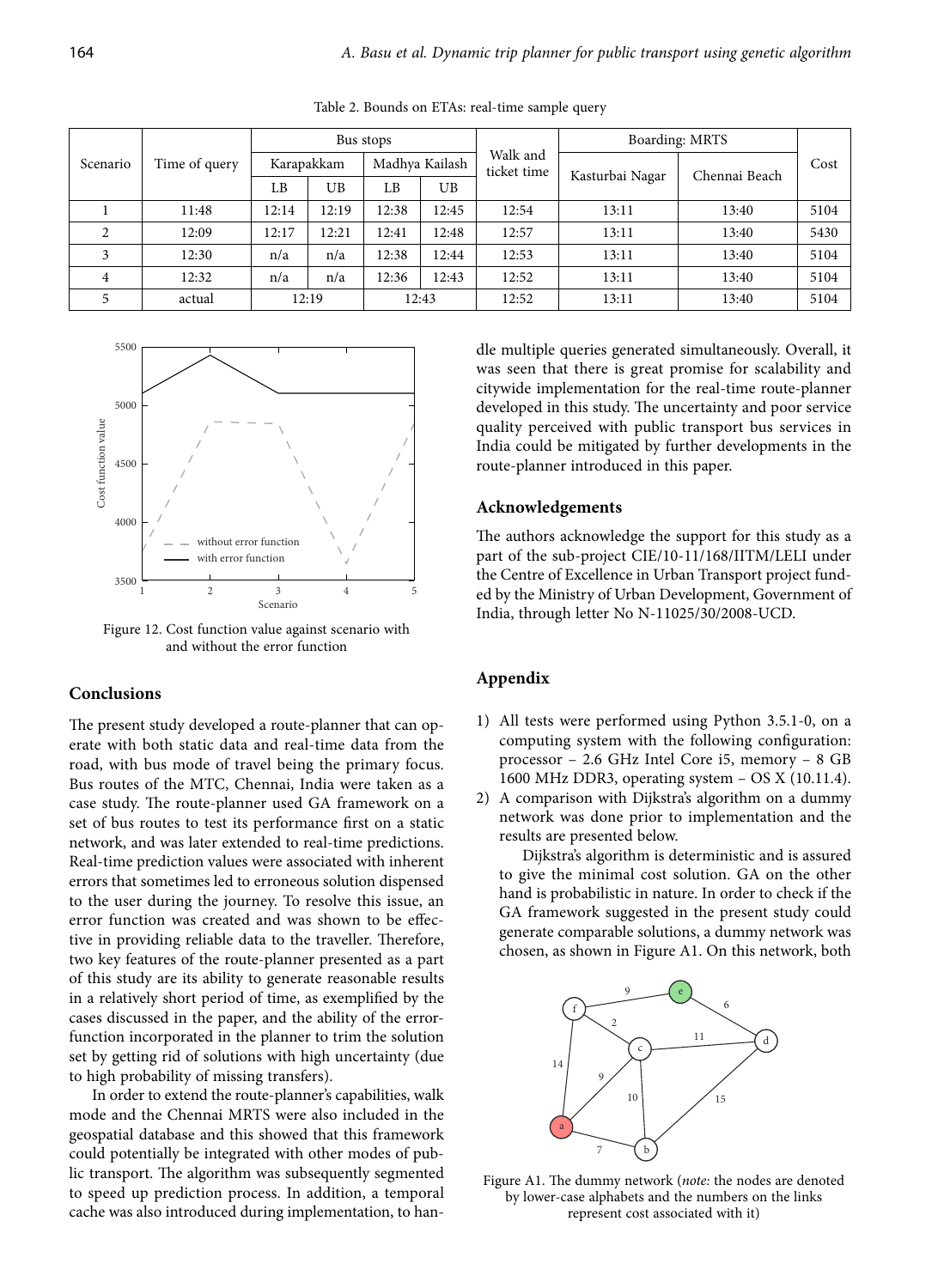Dijkstra's algorithm and the modified GA algorithm were tested to find the shortest path from node "a" to node "e". The Dijktra's algorithm could find the shortest path solution [a–c–f–e] in approximately 0.00097 s. The parameters for GA framework were chosen to be same as earlier. The GA framework was tested for 100 separate test runs for different initial population sizes, and it was checked for the number of times, it could find the best solution. It was found that for an initial population size of 10, the GA framework was able to find the best solution in 85 out of 100 test runs (85%), which was satisfactory. Moreover, in 12 out of remaining 15 test runs, it could generate the second-best solution. The average time taken by the algorithm was 0.00042 s per test run. For an initial population size of 30, the GA framework was able to find the ideal solution always. Table A1 shows the variation of the average computation time per test run and percentage of optimal solutions with the initial population size that is chosen.

Based on the mentioned comparison, it was concluded that the present GA framework is well suited to the problem presented in this study.

- 3) Figure A2 shows the various bus routes and MRTS route, which were utilized in the study.
- 4) To demonstrate the efficacy of the GA method used, the CSA was utilized (Dibbelt et al. 2017). Comparison of the time required and the cost function value for both CSA- and the GA-based implementations of the route was carried out. Comparison was done for

| Initial population<br>size | % of optimal<br>solutions | Average computation<br>time (test run) [s] |
|----------------------------|---------------------------|--------------------------------------------|
| 3                          | 35                        | 0.00018                                    |
| 4                          | 47                        | 0.00021                                    |
| 5                          | 60                        | 0.00025                                    |
| 6                          | 65                        | 0.00026                                    |
|                            | 69                        | 0.00030                                    |
| 8                          | 74                        | 0.00031                                    |
|                            | 80                        | 0.00035                                    |

10 85 0.00042 30 100 0.00104

Table A1. Variation of average computation time and percentage of optimal solutions with the initial population size

both (1) static implementation: a sample query with origin as "Broadway" and destination as "ESI Hospital" and (2) real-time implementation: a sample query with origin and destination as "Karapakkam" and "Chennai Beach" station was generated with scheduled time of travel as 12:15 pm. Results obtained are presented in Table A2.

It can be seen that for the static implementation, the CSA is better. On the other hand, segmented GA performs better than CSA for the real-time implementation. This shows the advantage of using GA for more complex real-time problems. To further illustrate the above, five additional examples were evaluated under real-time implementation. The results obtained are presented in Table A3.

| Table A2. Performance comparison of GA and CSA |  |  |
|------------------------------------------------|--|--|
|------------------------------------------------|--|--|

|                |                      | Static implementation | Real-time implementation |                     |  |
|----------------|----------------------|-----------------------|--------------------------|---------------------|--|
| Algorithm used | Computation time [s] | Cost function value   | Computation time [s]     | Cost function value |  |
| GA             |                      | 4527                  | 0.12                     | 3747                |  |
| CSA            |                      | 4500                  | 0.24                     | 3747                |  |

Note: the values for GA presented in Table are averaged over 100 runs of the query.

|  |  |  |  | Table A3. Comparison of average computation time for additional examples (real-time implementation) |  |
|--|--|--|--|-----------------------------------------------------------------------------------------------------|--|
|  |  |  |  |                                                                                                     |  |

| Source             | Destination    | Time of query<br>[h:min] | Cost value<br>for CSA | Computation time<br>for $CSA[s]$ | Average cost<br>value for GA | Average computation<br>time for GA [s] |
|--------------------|----------------|--------------------------|-----------------------|----------------------------------|------------------------------|----------------------------------------|
| <b>ESI</b>         | D.M.S.         | 9:45                     | 2027                  | 0.20                             | 2029                         | 0.13                                   |
| Mettupalayam       | Errikarai      | 9:30                     | 886                   | 0.17                             | 886                          | 0.10                                   |
| Vadapalani Temple  | Ajantha        | 10:10                    | 981                   | 0.20                             | 981                          | 0.12                                   |
| Guindy Race Course | Maduvinkarai   | 12:15                    | 329                   | 0.20                             | 329                          | 0.14                                   |
| Saidapet           | Malar Hospital | 19:05                    | 1253                  | 0.29                             | 1260                         | 0.12                                   |
| Post Office        | Sidco          | 18:30                    | 423                   | 0.21                             | 423                          | 0.11                                   |

Note: the values for GA presented in Table are averaged over 100 runs of the query.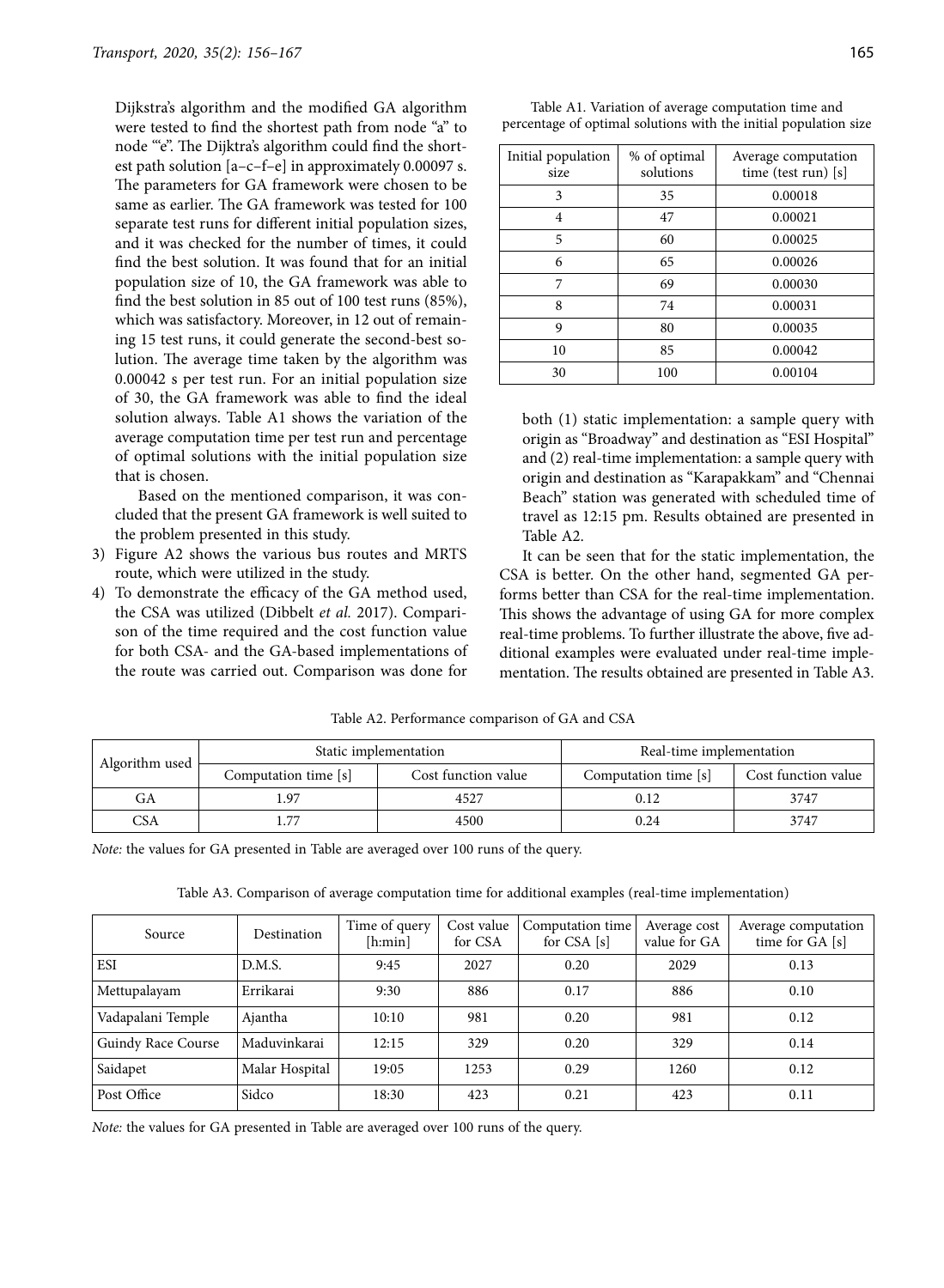